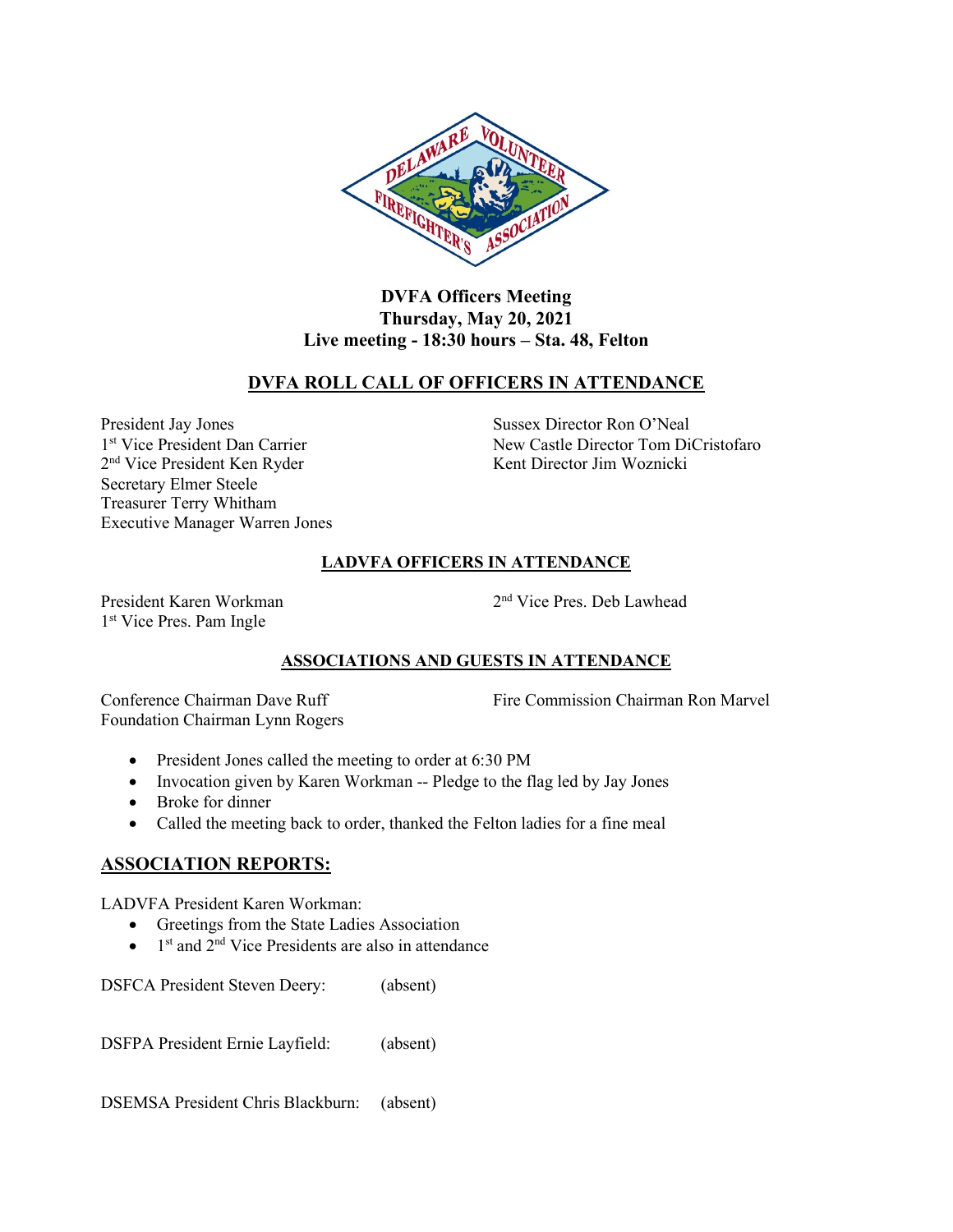# **OFFICER REPORTS:**

President Jay Jones:

- General discussion regarding R&R task force, legislation issues,  $100<sup>th</sup>$  Anniversary, Conference at the Riverfront in Wilmington.
- Followed up on all reports from the various Officers

### 1 st Vice President Dan Carrier: **(copied and pasted from e-mail)**

Have attended meeting up and down the state and have attended Zoom meetings. Warren Jones has informed us he will be stepping down as executive manager in March 2022 I have appointed a committee of the vice president of the DVFA in the three-year directors from each county of the DVFA to come up with job descriptions and start the process of looking for a replacement. Everyone please stay safe

### 2 nd Vice President Ken Ryder: **(copied and pasted from written report)**

This report is a review of thoughts on issues as we prepare a report with a few notes for our Officer's meeting tonight. Its 3 months later since we had our last meeting in Hockessin in February. After how many months of isolation we are going to have another in person meeting. So it looks like we are now on track to begin getting things back to a "normal" that we all had prior to our COVID-19 outbreak. Finally after approximately 14 months of trying to live with a pandemic going on all around us here in Delaware, the United States and the world... so we meet tonight in Felton to keep the DVFA moving forward.

At our meeting this past February in Hockessin things were mostly stagnant and nothing it seemed like was going on with R&R Task Force. Granted much of this was due to the COVID situation and not being able to communicate or have the meetings needed to jump start this project and move it towards final completion. As we have been talking about over the last couple of weeks things are progressing more quickly. Warren advised the FINAL REPORT to be distributed to the Task Force for approval. Once approved it will be ready to distribute to our companies for their review. We must continue to move R&R forward here in Delaware. We have to succeed!

Again as I've brought up at our February meeting my concerns about the insurance distribution formula. So far this year our request to the commissioner for a meeting has not happened. Again we need to solve this in time for this year's distributions, calendar 2021. The commissioner advised that he had hired an outside firm to do the work and a new computer program to do the calculations involved. Finally on Monday, May 3<sup>rd</sup>…the numbers were released for all 3 counties. Kent County came from behind last year's debacle to receive an increase of \$17,768.00 bringing per company total to \$299,290.00!! Additionally the Rescue/Ambulance money increased by \$5,273 to an annual total of \$77,132.00!! Halleluiah!!

I need to mention pending Legislation that affects us. At the moment there seems quite a few that we need to watch, about half dozen. Our premier will be the Cancer Presumptive Package crafted by the committee that President Jones appointed. In my opinion their work on developing this was right on target. We have the product for good coverage and a fiscal proposal to support it. Now we need this to be submitted, passed by both the House and Senate…signed by the Governor. This can't come soon enough! More to follow on others pending..

Last but not least this being our 100<sup>th</sup> Anniversary year our memorabilia of Anniversary Books and Coins are finally being distributed and sold mostly by the DVFA Office and we three Presidents. Several months ago I met with LADVFA 2nd VP Deb Lawhead to seek her help in this project and of course she agreed. Since that time we both have been working on the local level and within Kent County by company to promote these items. I reached out and was able to recruit KCFPA 2nd VP Bill Carrow to work with us in Kent County. The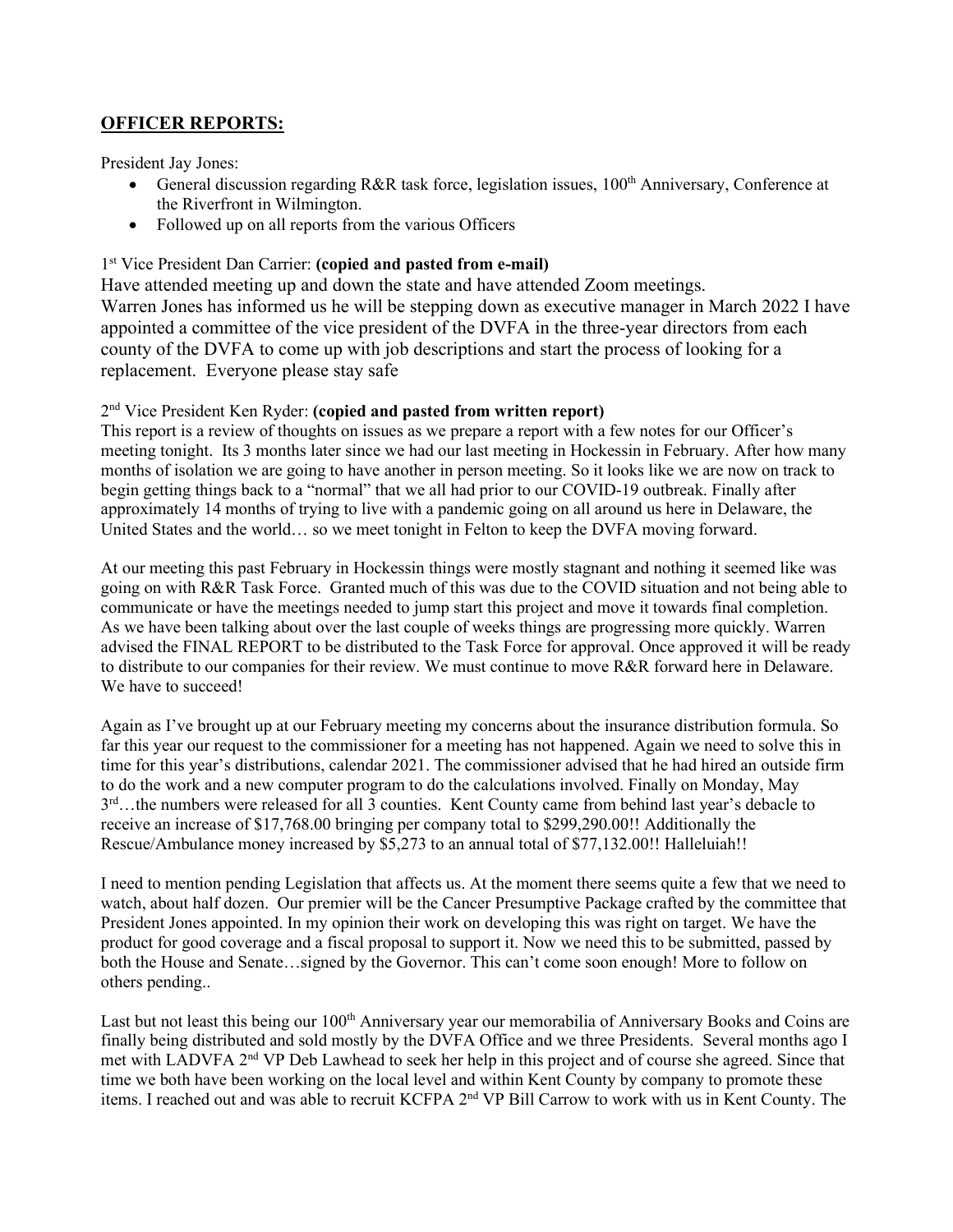KCFPA made a purchase of 21 books and 22 coins for \$640.00 to use as gifts for their Past President's Honorarium at their May 18<sup>th</sup> meeting. I'm going to turn in to Treasurer Terry Witham tonight a second deposit of \$860.00. Deb has turned in \$400.00 to date both Deb and Bill will continue assisting with sales in Kent County.

The real 100<sup>th</sup> Anniversary date was February 24<sup>th</sup>, 2021 but that planned meeting at Carlisle (Station 42) couldn't happen due to COVID. Maybe we will be able to celebrate some the other historical events that were significant during 1921. We will see!

Secretary Elmer Steele:

• No report, working on Conference issues

### Treasurer Terry Whitham: **(copied and pasted from written report)**

1. Revenue since our last DVFA Executive meeting in March are:

- 100<sup>th</sup> Anniversary Souvenirs- \$2,200.00. I have another \$560.00 to deposit along with some additional money that  $2<sup>nd</sup> VP$  Ryder has.
- Special Programs Revenues- CISM- \$4,600.00 and \$10,000.00 for Recruitment & Retention. Total Revenue- \$ 16,800.00
- Total Expenses for the period- \$18,974.99
- 2. As of May  $20<sup>th</sup>$ , we show the following balances:
	- a. Checking- \$ 143,504.16
	- b. Money Market- \$ 163,070.22
	- c. Crawford Financial Account- \$ 232,340.
- 3. The FY 21-22 Operations budget is currently being finalized. The F&B chairmen will be calling the committee together to review the budget requests and figures for a presentation to the Board and membership.

Assistant Treasurer Ray Stevens: (absent)

Delaware State Fire Prevention Commission Ron Marvel:

• Discussed several issues regarding; DEFIRS reports, company audits, fire prevention money, putting masks on patients, sprinkler demo at fire school, several legislative bills that affect the fire service and the commission

Conference Chairman Dave Ruff:

- Conference will be Sept. 14-17 at the Chase Center on the Riverfront in Wilmington
- Voted to cancel the dance
- EMS will have a 1-day session and will give 6 hours of CEU credits if criteria is approved by OEMS
- Working on forms for the web site
- Next meeting will be June 21 at 7:00 PM at Sta. 49 Frederica

DVFA Foundation Lynn Rogers:

• Met on May  $5<sup>th</sup>$ , re-appointed officers, looking for funding for scholarship

#### Foundation report by Ron O'Neal: **(copied and pasted from written report)**

The postmarked deadline for scholarship applications this year was March 31, 2021. 19 applications have been received and reviewed by Kim O'Malley, and the Scholarship Committee has scheduled a meeting for 9:30am this Sunday, May 23, at the Fire School in Dover to review the submissions and select winners.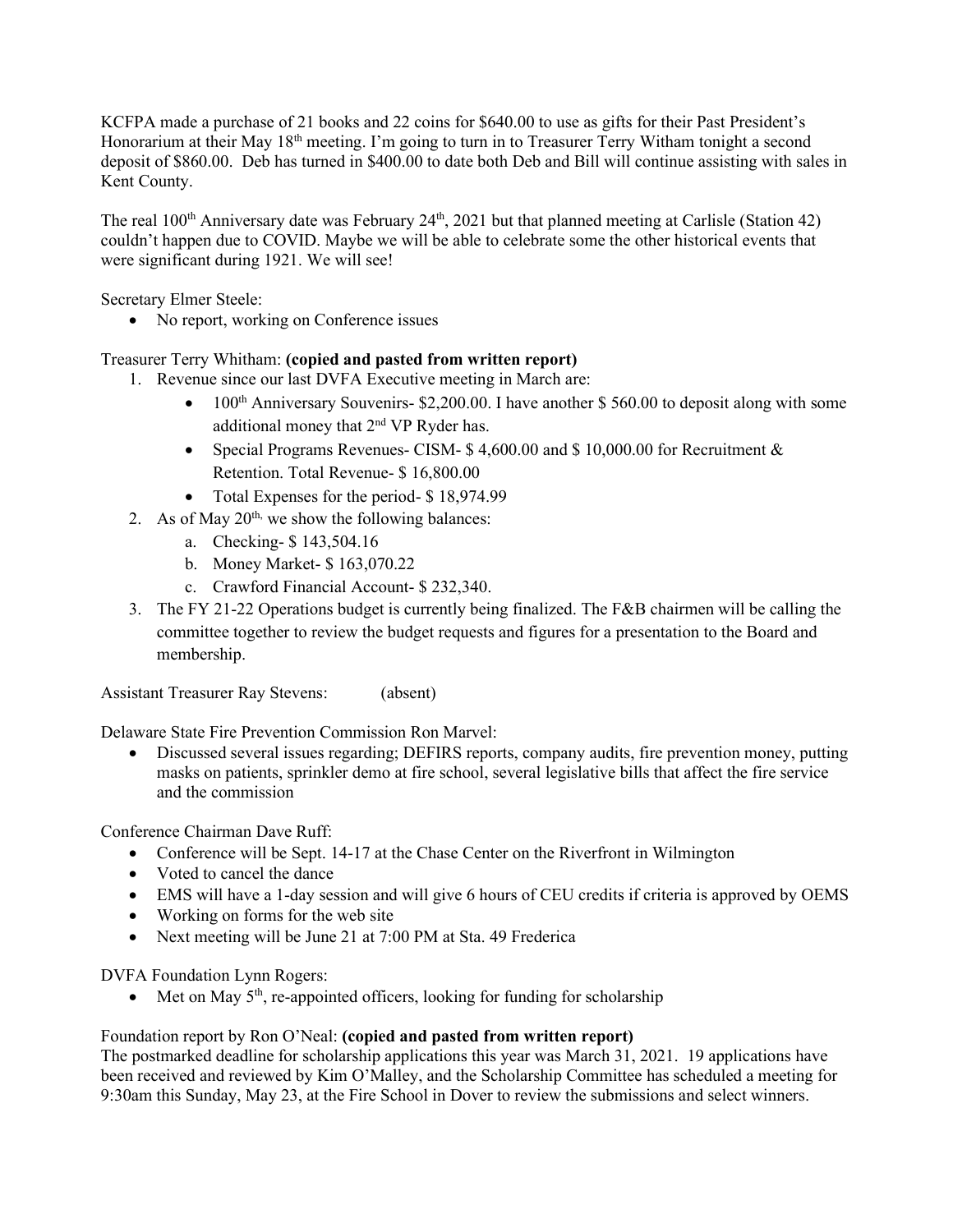Those applicants selected to receive scholarships should be notified immediately and will be announced at the June Executive Meeting.

At this time, there is approximately \$10,360 in the Scholarship Account for distribution towards the successful applicants. This available amount does not include funds budgeted annually by the DVFA. Usually, the bulk of the funding is received at the June Executive Meeting.

Thank you to Treasurer Whitham and to Brooks Layton for creating a link on the DVFA website to the Foundation, providing information to those who wish to donate towards the scholarship fund. This link is located at [https://dvfassn.com/page/dvfa-scholarship.](https://dvfassn.com/page/dvfa-scholarship)

#### Scholarship report by Ron O'Neal: **(copied and pasted from written report)**

Following the R & R segment done on WBOC's DelmarvaLife (thanks to President Jones), Terry Ayers, WBOC Media Specialist, has been working on developing some ideas around promoting the DVFA, and in particular, Recruitment & Retention. The main goal here would be to get the word out on the need for volunteers to as many social media outlets as possible. Terry currently is the Firefighter.Delaware.gov Facebook "administrator" and posts most of the articles seen on that site, but it willing to work with someone from the fire service to be the "point person" for the Facebook page, basically turning over the administrative duties to this person.

Terry also mentioned a creating a DVFA Youtube Channel, where any Delaware Fire Company could post information or link to their own videos.

Recruitment & Retention report by Ron O'Neal: **(copied and pasted from written report)**

• There have been no inquiries on the Firefighter. Delaware.gov website since late last year.

Mutual Relief Chairman Steve White: (absent)

#### **Director reports:**

New Castle County Director Tom DiCristofaro:

- Questioned extra funding from the State, rainy day funds, grants, Federal money for Covid. We need to stay on top of this and "need to be in line, with our hands out" to get anything that may come along
- Possibility of "wrapping" the DVFA car for some added advertisement. Asked Lynn Rogers to get a price as to what could be done and what the cost may be.

New Castle County Director Richard J. Perillo: (absent)

Sussex County Director Ron O'Neal:

- Talked more about the R&R segment on WBOC and about creating a YouTube channel
- Hope to start participating in upcoming events for R&R purposes

Sussex County Director Jim Arrington: (absent)

Kent County Director Jim Woznicki:

• Nothing to report

Kent County Director Gerald Manley: (absent)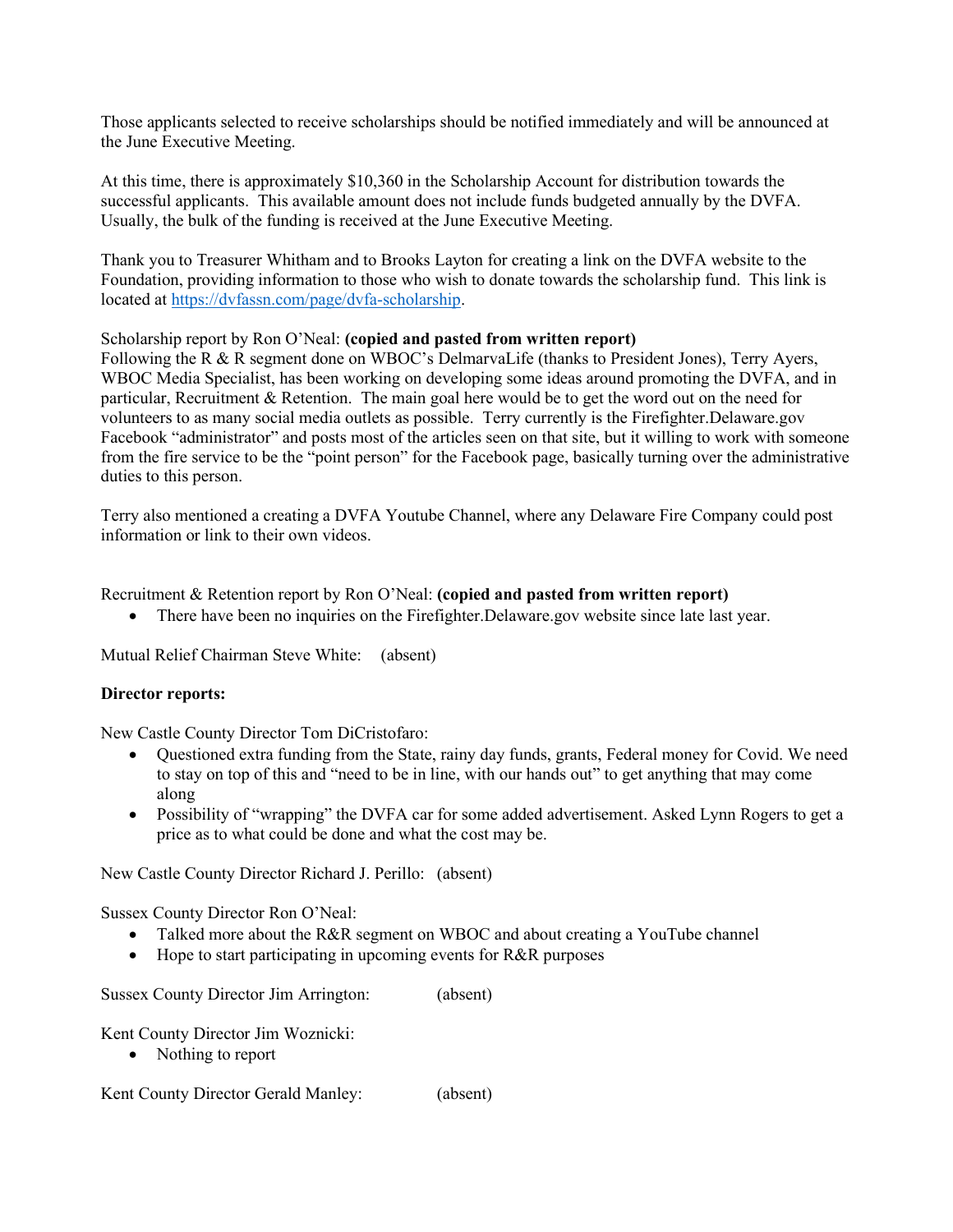Executive Manager Warren Jones: **(copied and pasted from written report)**

Conference items: Some registrations are on the website. As I receive more I will put them up.

Task Force: The final report is being sent out to the task force very soon. I have read it and forwarded some information to them for the front page. Once that is approved it will be distributed to the General Assembly and the Governor. One thing is critical for OMB to include in the operating budget and two pieces of legislation are also important to get passed this year. I was contacted by the attorney writing the tuition reimbursement bill, so I know that is in the works. I have not been contacted on the \$1,000 tax credit.

Legislative items:

SB92: State Parks bill past the Senate this week SB126: pull over for approaching emergency vehicles SB139: Changes some of the language for DEMSOC appointments: DVFA President, Chair of DVFA EMS Committee, Chair of the Commission SB63: Foam Bill HB82: Commission Terms and fees

Cancer Presumption is completed but not filed. No number HB193 which is the commission legislation giving them the authority to promulgate regulations to investigate complaints and firefighter injuries is introduced in the house.

SB1, I was not happy with. I'm meeting with Senator McBride next Thursday. The problem I have is SB1 is a family leave bill where the employers pay into a fund to cover the cost of the leave. It would cost any employer with more than 20 employees 0.08% of the total payroll. All of our fire companies who have employees would be affected by this legislation.

SB120 has caused me a lot of work. I have to tell you this whole story because it kind of comical and shows we still have some clout in legislative hall. SB120 is bill to reduce health care cost. When I was reading the bill I received a call from the Hospital Association to ask me if I saw the bill. Yes and I have some questions. After I hung up with them, I send my questions to Senator Townsend (sponsor) and Senator Ennis 2 weeks ago. Senator Townsend was back to me right away. I told him I had two questions what is a non-capitave ambulance and how does affect our ambulance billing. His first reply was as long as you are not gouging people with your fees you won't have a problem. I wasn't going to answer that statement. Ok thank you for your reply. Next I hear from Senator Ennis who said I hear you have a problem with SB126. No, its SB120 not SB126 and I do not have a problem yet, just a couple of question. Next day I get a text from Senator Pettyjohn who says, Bonini told me you are not supporting SB120. I told him the same thing I just have a couple of questions. Next day or night Townsend calls me back. He says you know you have some influence her in legislative hall and I hear you have a problem with 120. I said I just have two questions. Ok I'll get your answer from the insurance department

'The bill's notation of "non-capitated ambulance" means that which is paid on individual services provided. So, it would be limiting price increases on specific care charges that can be provided in an ambulance "when billed separately from the professional component," but not limiting price increases when ambulance services are purchased per user, or for professional services delivered within ambulances. Any type of capitated contract, i.e. one based on a set rate to provide services to a population, would be excluded. These rates incentivize providers to streamline operations.'